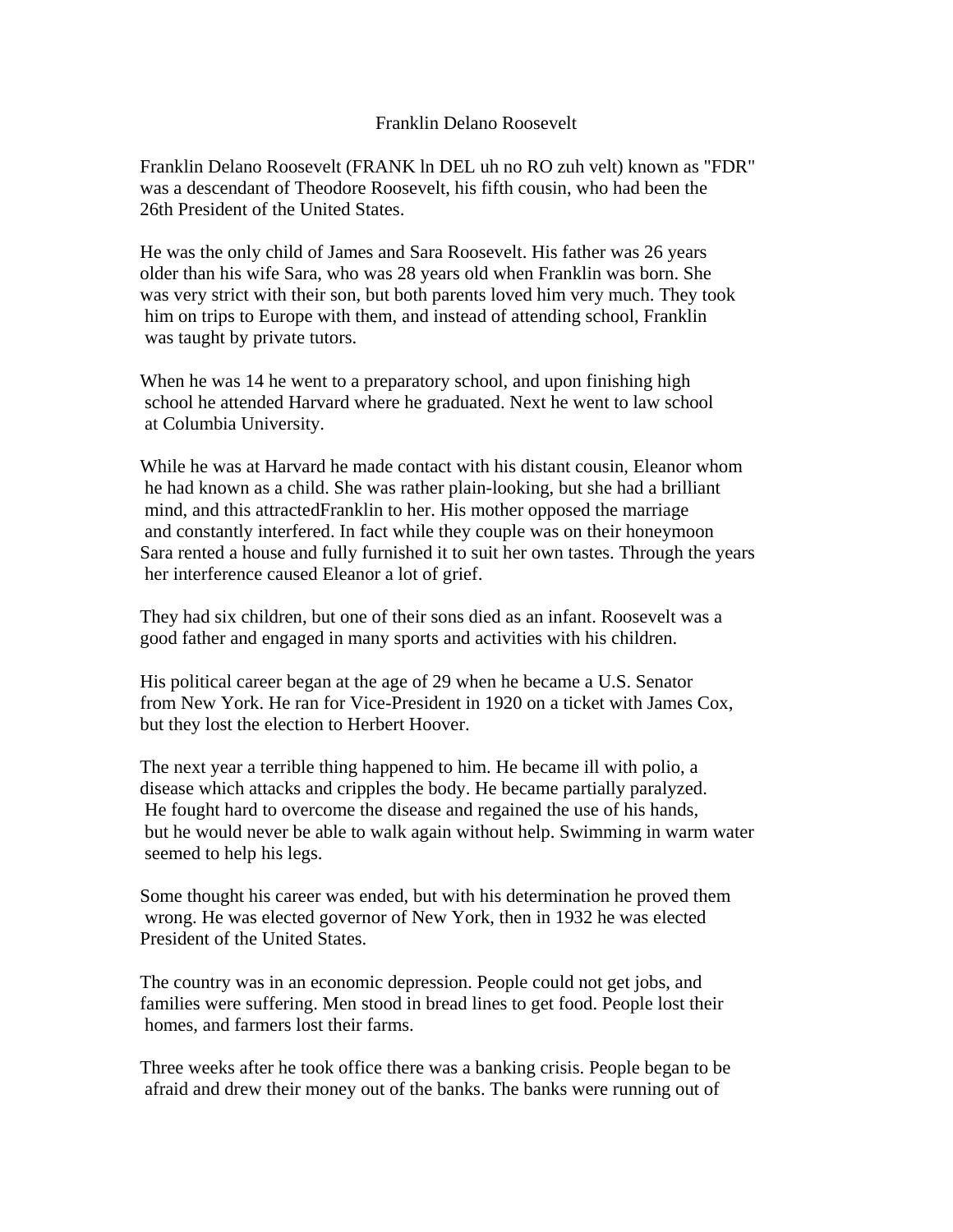money. Roosevelt declared a "bank holiday" and closed all the banks until the accounting books could be examined. The financially sound banks were given money by the government to reopen, but the banks in financial trouble remained closed.

Roosevelt knew he had to do something to help his countrymen survive the economic crisis. He implemented "The New Deal". He created jobs for people building roads, bridges, and schoolhouses. They even paid people to clean up the parks and do odd jobs. The economy gradually began to recover.

He started a program called Social Security to help people in their old age. Millions of Americans today depend on Social Security benefits for their retirement income.

Radio was the primary source of information in those days. Roosevelt used the radio as a means of communicating through his "fireside chats". Through a series of thirty such "chats" he enlisted the co-operation of the American people. He would begin each talk with "My friends...".

In 1936 Roosevelt was re-elected. It was a landslide! He received 523 electoral votes and Alf (Alfred) Landon only received 8. Roosevelt won in every state except Maine and Vermont.

In 1935 Congress passed the Neutrality Act which "prohibited the United States from furnishing weapons or supplies to any nation at war". They passed more laws to keep America free of "foreign entanglements".

Then Germany attacked Poland. What was America to do? Should she just ignore what was happening? Congress passed another Neutrality Act which allowed the sale of weapons, but nations buying the weapons had to move them on their own ships.

In 1940 the Democrats again nominated Roosevelt to run for President. No man up to this time had ever run for a third presidential term, but there was no law against it. (In 1947 the 22nd Amendment to the Constitution was proposed limiting a person to serving only two terms as President. It was ratified in 1951.) Roosevelt was elected to a third term.

The world at this time was divided into two camps. On one side were the Axis Powers: Nazi Germany, Fascist Italy, and the Empire of Japan. Adolph Hitler (AH dolf HIT lur) was the Fuehrer (FYUR r) or the German leader, Benito Mussolini (buh NEE toe moo suh LEE nih) was Prime Minister of Italy, and Hirohito (heer oh HEE toe) was the Emperor of Japan. Tojo (TOE jo) was the Japanese general and Prime Minister.

In the other camp were the Allies; those opposing the Axis Powers.This alliance was composed of Winston Churchill, British Prime Minister, Franklin D. Roosevelt, President of the United States, and Joseph Stalin of Russia.